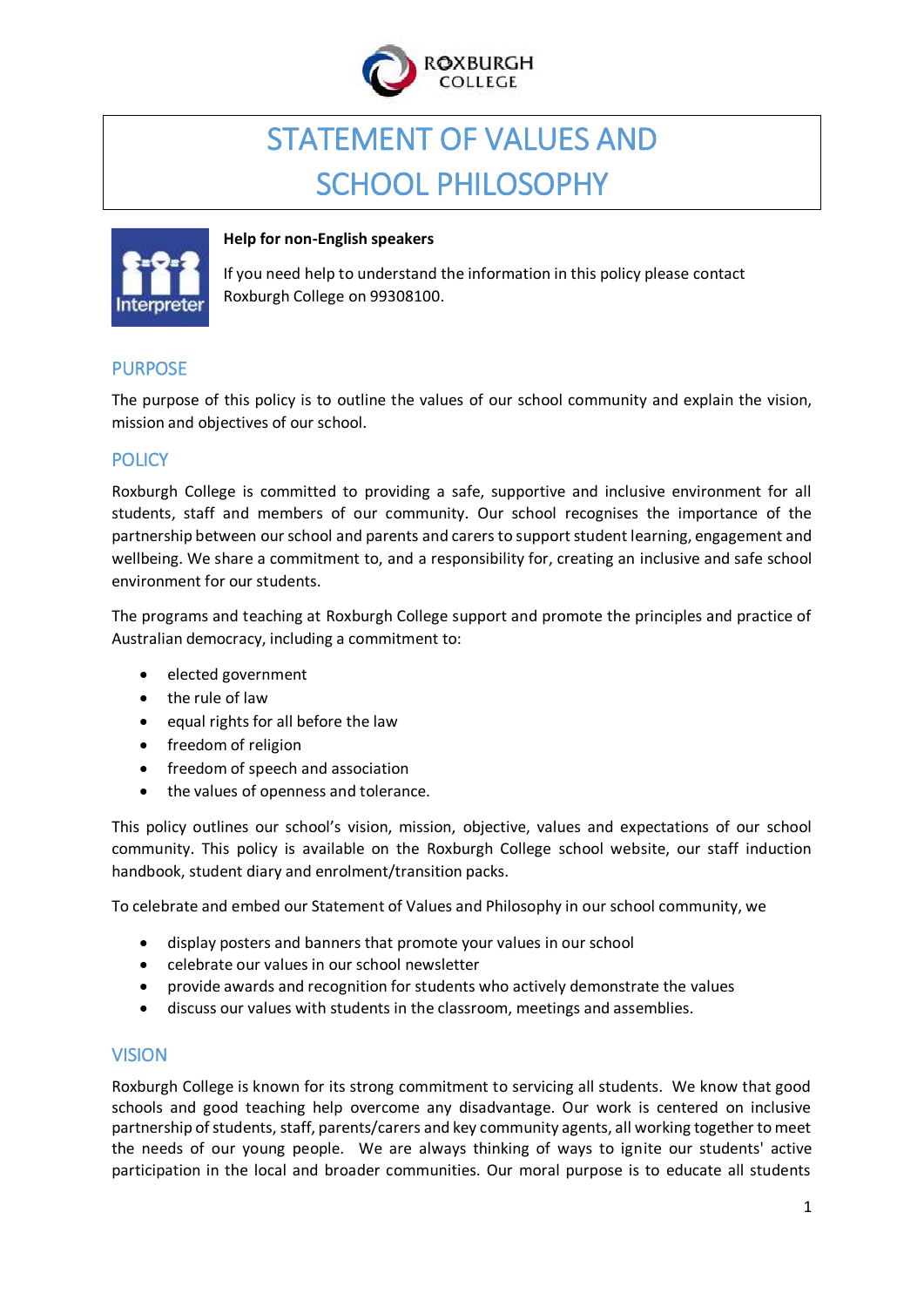equipping each with attitudes, skills and knowledge so as to become valued contributors in an ever changing world. We welcome all students into our "Family", fostering care and attention to respecting self and others, Learning from each other and Achieving our best. We germinate a culture that celebrates individuality and connections, fostering a sense of belonging and inspiring the pursuit of their potential. We pay attention to our students' character strengths and encourage critical thinking, self-reflection, self-discipline, self-motivation, empathy and social competency. Our purpose is to understand and deliver pedagogy that reflects the ever-changing world around us, be it local or global. We are sensitive to the language development needs of our diverse multicultural student cohort. Our pillars of Respect, Learn and Achieve are ignited through close working relationships. Every member of our School Community subscribes to the central role of education, building active and informed citizenship in an equitable and just environment, characterised by the belief that all learners can succeed and reach their potential. We believe that Learning occurs every day of our life. It is what transforms our existence. It allows our attachment to preferred life pathways that deepen our understanding of self and humanity, always value-adding to our cognitive capability. We are inclusive of all learners. We acknowledge diversity and are responsive to it. Further, we are respectful, of self and others, co-operative and most importantly, collaborative in our school based Professional Learning Communities and in our System's Communities of Practice.

#### **MISSION**

Roxburgh College's mission is to maximise the academic achievement of each student as well as providing opportunities for their individual and social development by actively promoting a safe and supportive learning environment.

#### **OBJECTIVE**

Our school's objectives are considered as part of the 4 yearly strategic planning process and reflected in the goals listed in our current School Strategic Plan (SSP). These goals are:

Goal 1. To challenge all students to achieve improved learning growth and outcomes in literacy.

Goal 2. To challenge all students to achieve improved learning growth and outcomes in numeracy.

Goal 3. To engage, connect and attach students to their learning journey from Years 7-12.

We develop an Annual Implementation Plan to operationalise the goals and key improvement strategies contained in our SSP.

#### VALUES

Roxburgh College's *Core Values and Behaviours are:*

*Core Values*

*Our pillars are: RESPECT, LEARN and ACHIEVE underpinned by the following core values, validated through agreed behaviours*

*Behaviours - We achieve the values by:*

- *1. Learning is our first priority*
- *• Ensuring our teaching inspires, challenges and progresses students*
- *• Tailoring learning and support to meet individual student needs*
- *• Constantly reflecting on the experience of the student in the classroom and striving to continually improve our effectiveness*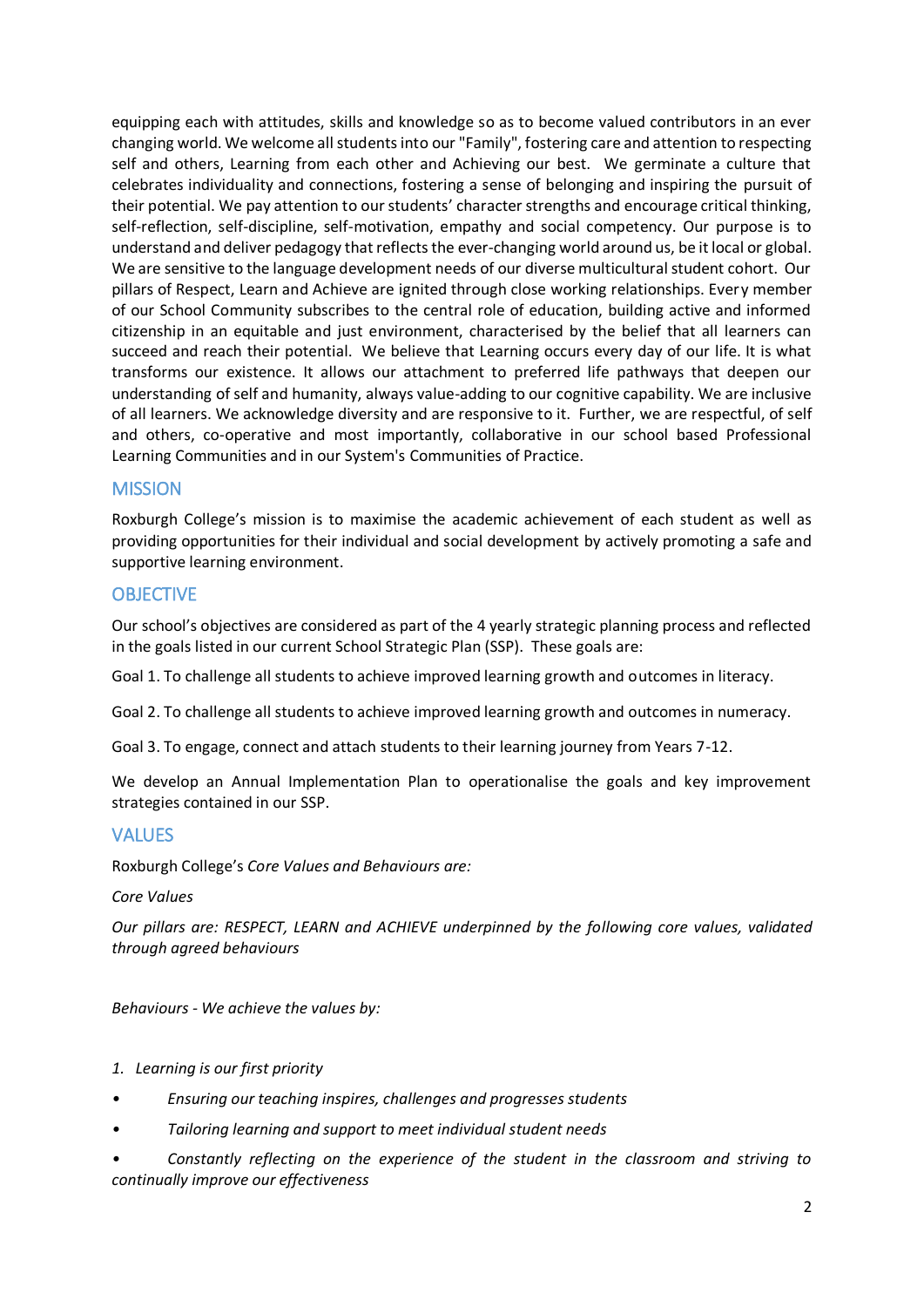- *• Using quality processes to focus on student learning and achievement*
- *• Engaging staff in providing a broad learning experience*
- *• Ensuring all students are clear about their responsibilities, particularly for their learning and learning organisation*
- *2. Determined and rigorous pursuit of excellence*
- *• Maintaining high expectations of students and ourselves*
- *• All teams routinely identifying best practice, adopting and developing it*
- *• Taking action to achieve continuous improvement*
- *• Actively accepting our individual accountability*
- *• Treating average and poor performance as unacceptable*
- *3. Respect, diversity and inclusivity*

*• Celebrating the richness of the cultural mix of our student and staff community and valuing its diversity*

- *• Actively preparing students for life in a diverse society*
- *• Always adopting an inclusive approach*
- *• Providing a strong (college) community experience*
- *• Always challenging prejudice, stereotypes and unfair discrimination*
- *4. Collaborative, constructive teamwork and a sense of community*
- *• Promoting effective teamwork within work teams and across the college*
- *• Collaborating with partners and stakeholders to benefit students, staff and the wider community*
- *• Learning from feedback and complaints*
- *• All staff making a positive contribution to the college community*
- *5. Maintaining High Standards of Ethics and Behaviour*
- *• Always acting with integrity*
- *• Treating others with courtesy and respect, and behaving in ways which show consideration*
- *• Listening to other's views*
- *• Challenging all inconsiderate or thoughtless behaviour*
- *6. Encouraging Innovation and Development*
- *• Raising the aspirations of students and supporting them to achieve their potential*
- *• Investing in the professional development of staff*
- *• Welcoming and contributing to change*
- *• Encouraging, supporting and celebrating innovation*
- *• Celebrating achievement of students and staff*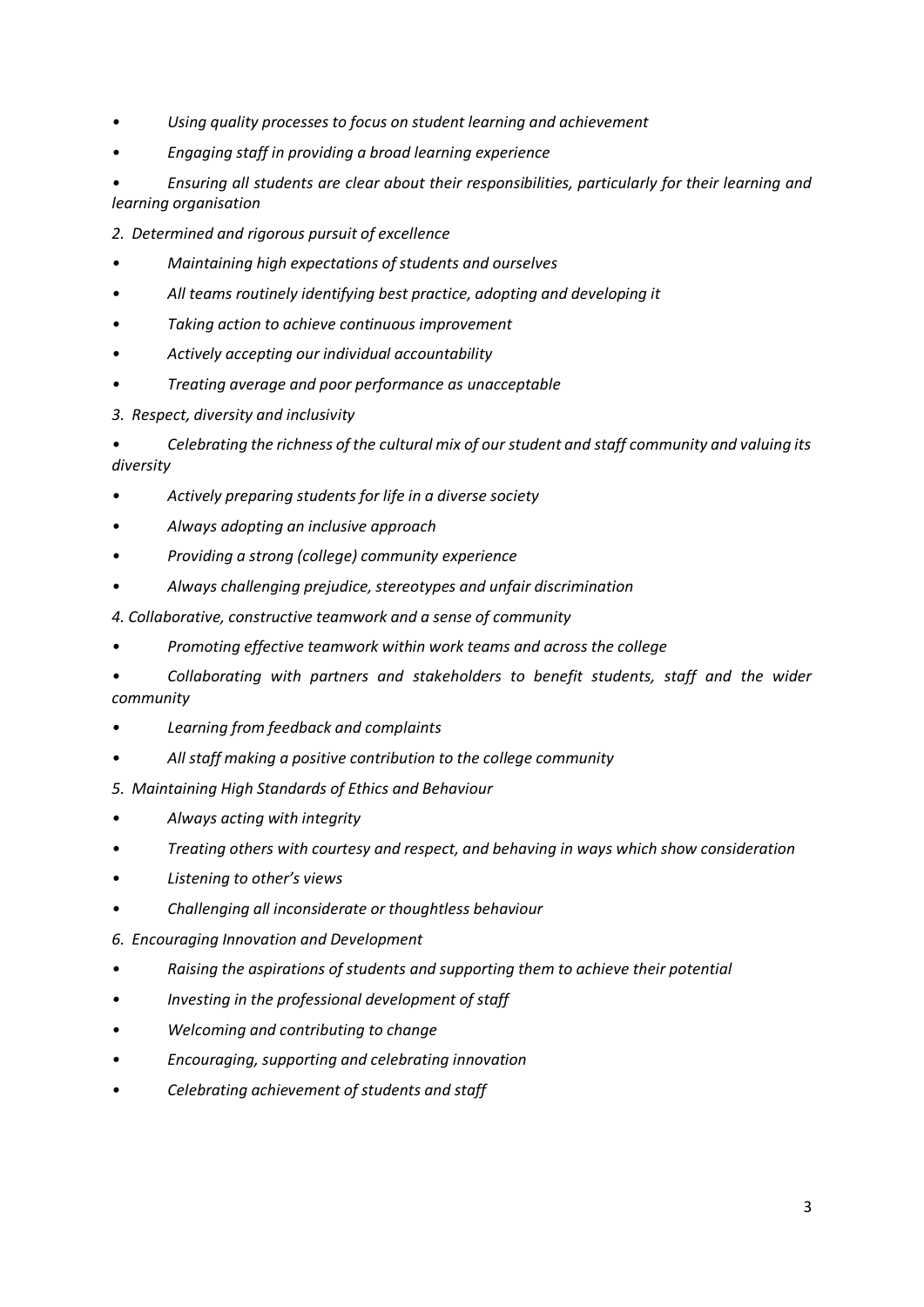## BEHAVIOURAL EXPECTATIONS

Roxburgh College acknowledges that the behaviour of staff, parents, carers and students has an impact on our school community and culture. We acknowledge a shared responsibility to create a positive learning environment for the children and young people at our school.

As Principals and school leaders, we will:

- model positive behaviour and effective leadership
- communicate politely and respectfully with all members of the school community
- work collaboratively to create a school environment where respectful and safe behaviour is expected of everyone
- ensure all parents/carers are aware of the expectations outlined in the Department's [Respectful Behaviours within the School Community Policy](https://www.education.vic.gov.au/Pages/Respectful-Behaviours-within-the-School-Community-Policy.aspx)
- behave in a manner consistent with the standards of our profession and meet core responsibilities to provide safe and inclusive environments
- plan, implement and review our work to ensure the care, safety, security and general wellbeing of all students at school
- identify and support students who are or may be at risk
- do our best to ensure every child achieves their personal and learning potential
- work with parents to understand their child's needs and, where necessary, adapt the learning environment accordingly
- respond appropriately when safe and inclusive behaviour is not demonstrated and implement appropriate interventions and sanctions when required
- inform parents of the school's communication and complaints procedures
- ask any person who is acting in an offensive, intimidating or otherwise inappropriate way to leave the school grounds.

As Teachers and non-teaching school staff, we will:

- model positive behaviour to students consistent with the standards of our profession
- communicate politely and respectfully with all members of the school community
- proactively engage with parents about student outcomes
- work with parents to understand the needs of each student and, where necessary, adapt the learning environment accordingly
- work collaboratively with parents to improve learning and wellbeing outcomes for students with additional needs
- communicate with the principal and school leaders in the event we anticipate or face any tension or challenging behaviours from parents
- treat all members of the school community with respect.

As Parents and Carers, we will:

- model positive behaviour to our child
- communicate politely and respectfully with all members of the school community, in line with the Department's [Respectful Behaviours within the School Community Policy.](https://www.education.vic.gov.au/Pages/Respectful-Behaviours-within-the-School-Community-Policy.aspx)
- ensure our child attends school on time, every day the school is open for instruction
- take an interest in our child's school and learning
- work with the school to achieve the best outcomes for our child
- communicate constructively with the school and use expected processes and protocols when raising concerns
- support school staff to maintain a safe learning environment for all students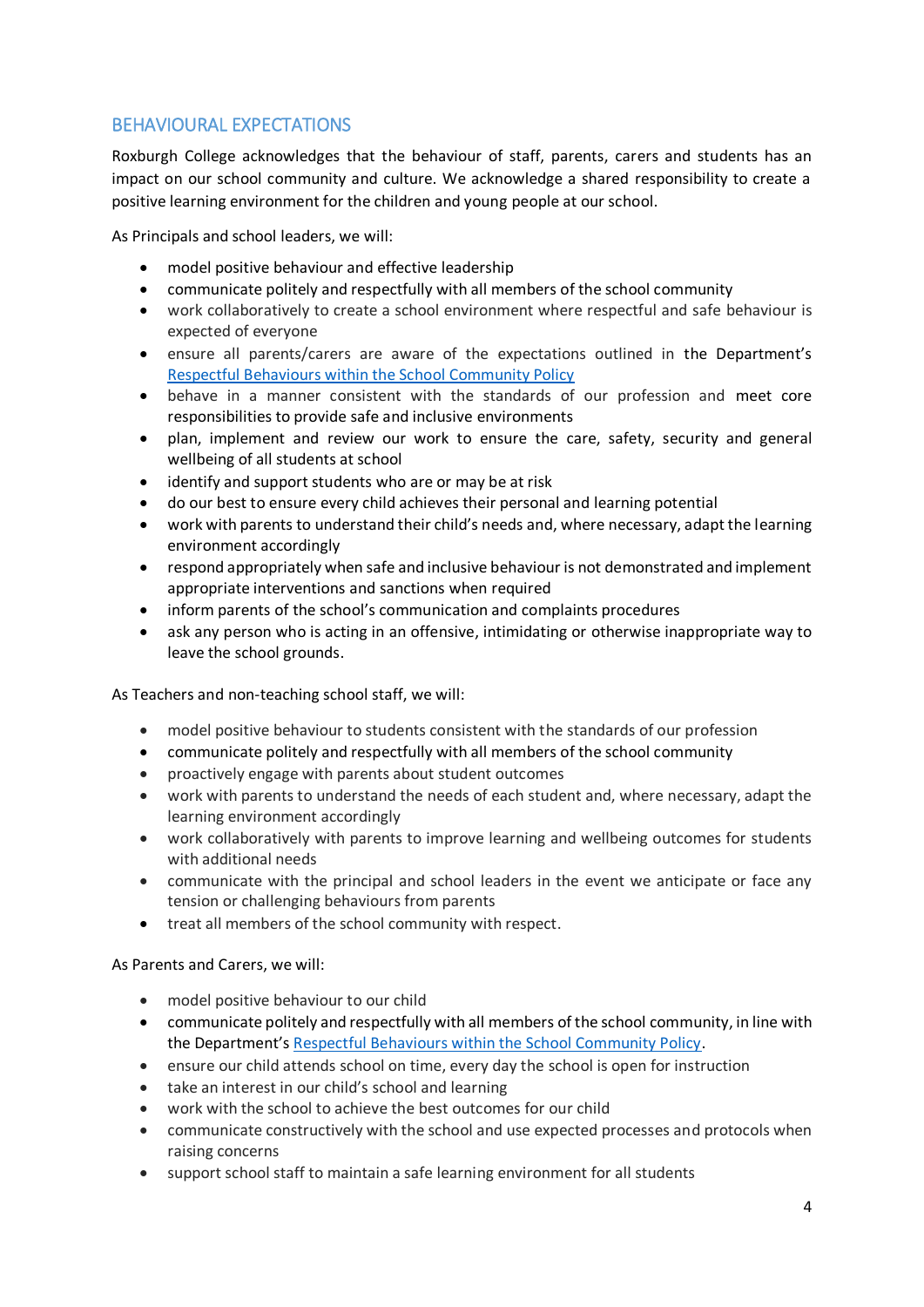- follow the school's processes for communication with staff and making complaints
- treat all school leaders, staff, students, and other members of the school community with respect.

As Students, we will:

- model positive behaviour to other students
- communicate politely and respectfully with all members of the school community
- comply with and model school values
- behave in a safe and responsible manner
- respect ourselves, other members of the school community and the school environment
- actively participate in school
- not disrupt the learning of others and make the most of our educational opportunities.

As Community Members, we will:

- model positive behaviour to the school community
- treat other members of the school community with respect
- support school staff to maintain a safe and inclusive learning environment for all students
- utilise the school's processes for communication with staff and submitting complaints.

## UNREASONABLE BEHAVIOURS

Schools are not public places, and the Principal has the right to permit or deny entry to school grounds for more information, see our Visitor Policy

Unreasonable behaviour that is demonstrated by school staff, parents, carers, students or members of our school community will not be tolerated at school, or during school activities.

Unreasonable behaviour includes:

- being violent or threatening violence of any kind, including physically intimidating behaviour such as aggressive hand gestures or invading another person's personal space
- speaking or behaving in a rude, aggressive or threatening way, either in person, via email, social media, or over the telephone
- sending demanding, rude, confronting or threatening letters, emails or text messages
- discriminatory or derogatory comments
- the use of social media or public forums to make inappropriate or threatening remarks about the school, staff or students.

Harassment, bullying, violence, aggression, threatening behaviour and unlawful discrimination are unacceptable and will not be tolerated at our school.

Unreasonable behaviour and/or failure to uphold the principles of this *Statement of Values and School Philosophy* may lead to further investigation and the implementation of appropriate consequences by the Principal.

At the Principal's discretion, unreasonable behaviour may be managed by:

- requesting that the parties attend a mediation or counselling sessions
- implementing specific communication protocols
- written warnings
- conditions of entry to school grounds or school activities
- exclusion from school grounds or attendance at school activities